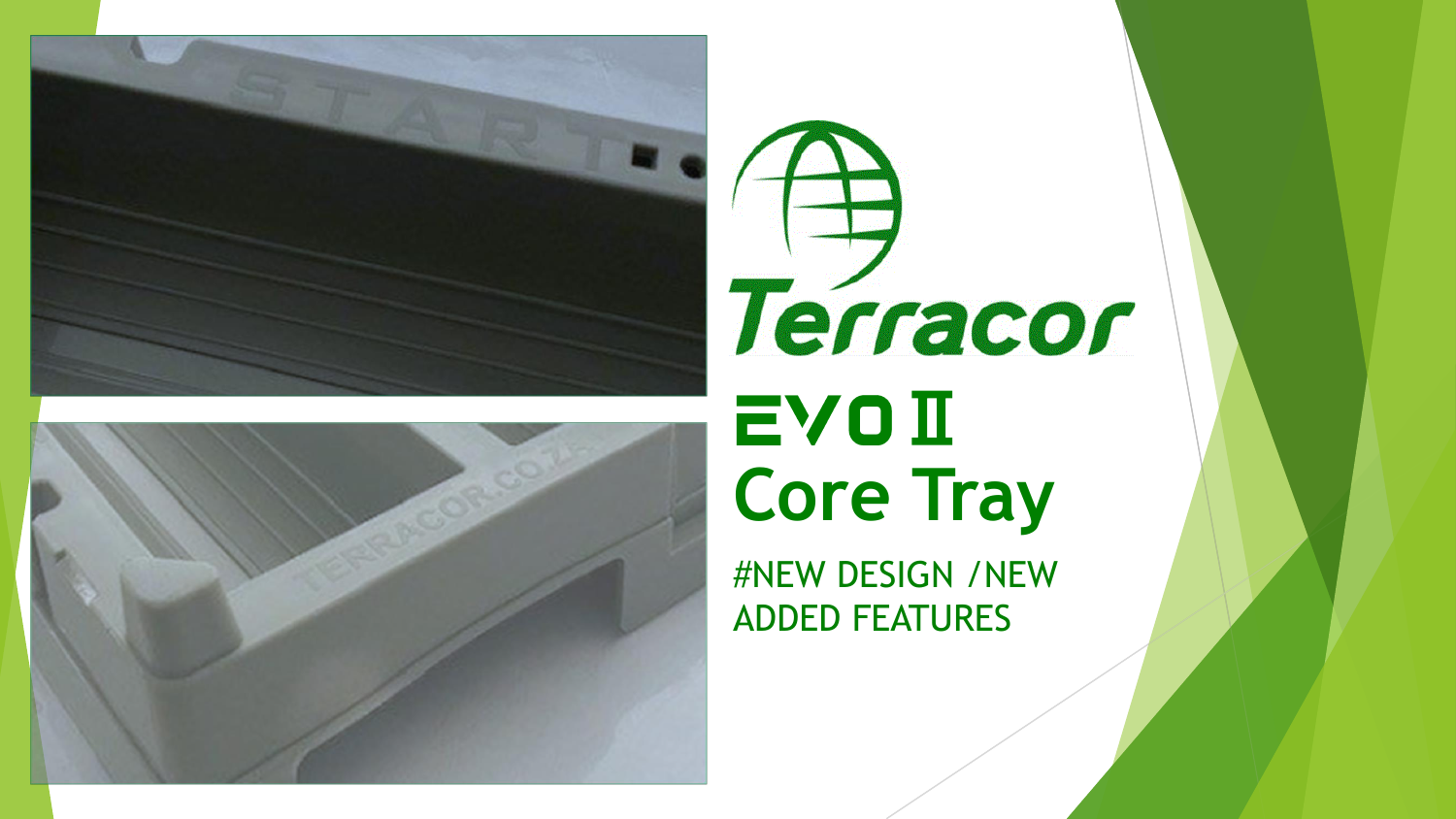## **Handling Features**



- Built in ID tag holder, these provide a record of tray contents (credit card size tag).
- Lid zip tie slot, for locking lids.
- No sharp edges.







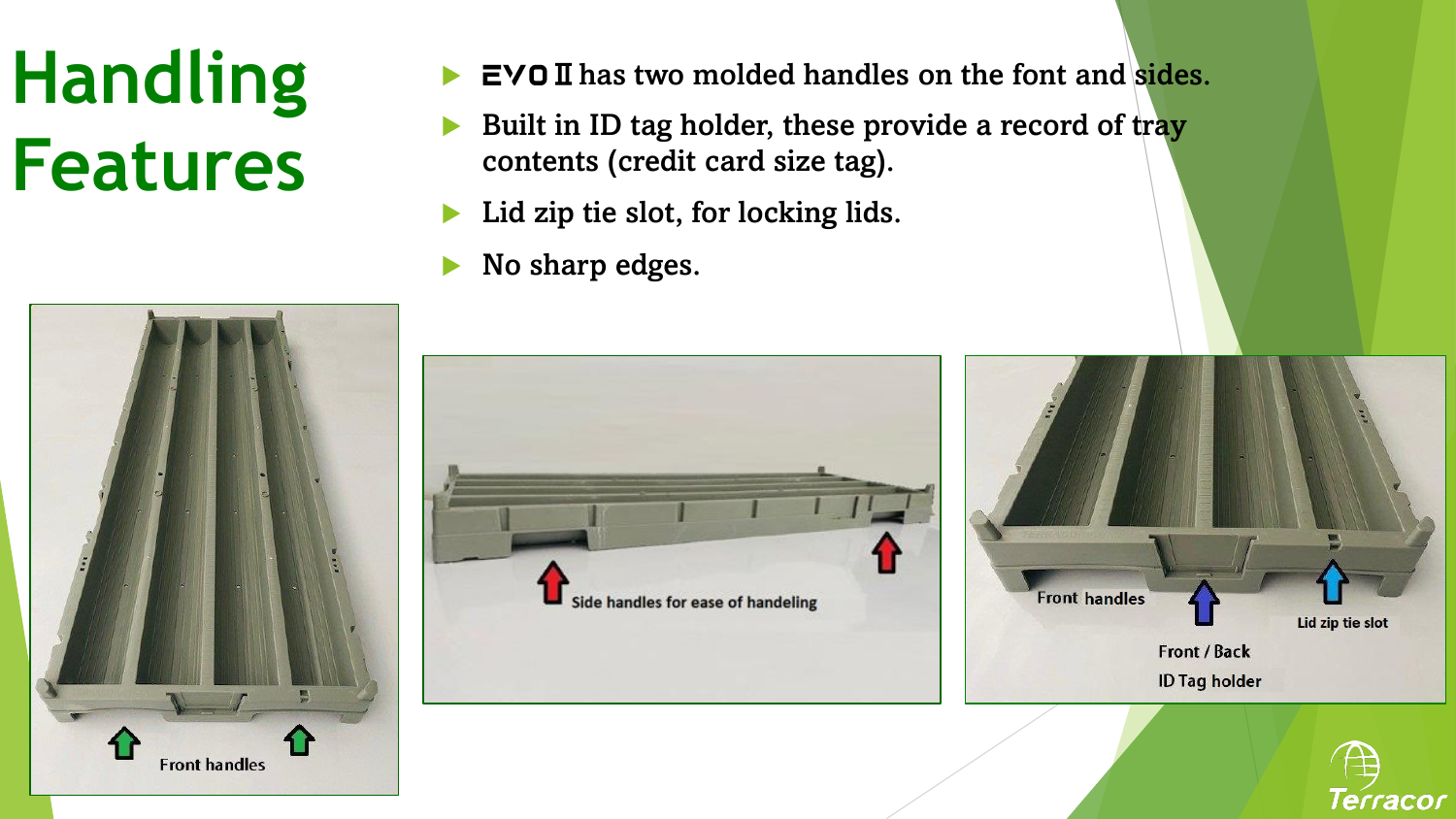### **Nesting / Stacking with ease**

- Support leg on the bottom of the  $EVOII$  is used to support the tray in the stacking position.
- There is a receiver for the support leg
- $EVO II$  nests by rotating the tray 180 degrees to each other.







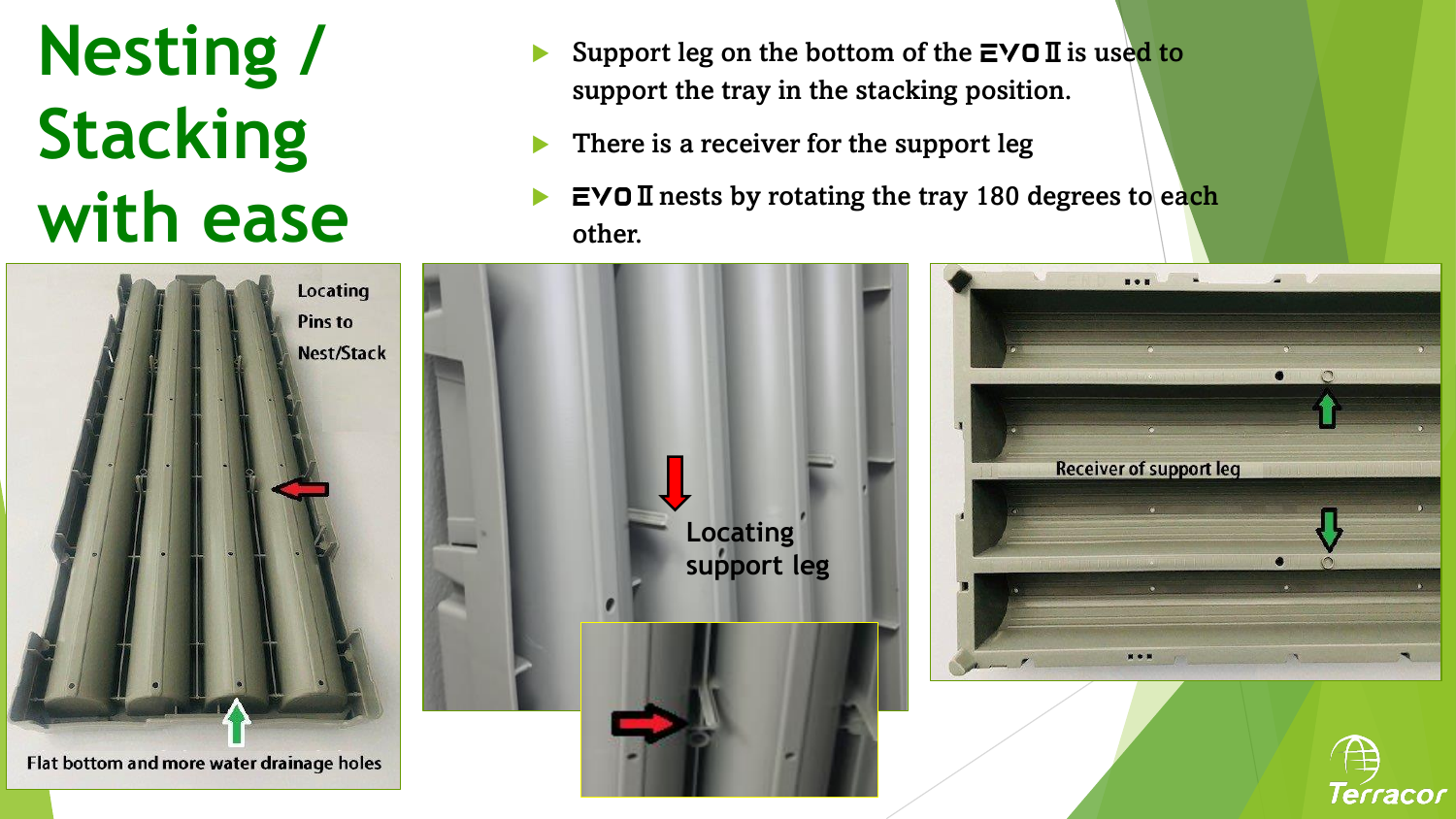- Support castle for more stable stacking on uneven ground.
- More water drainage holes to allow for water to drain efficiently.



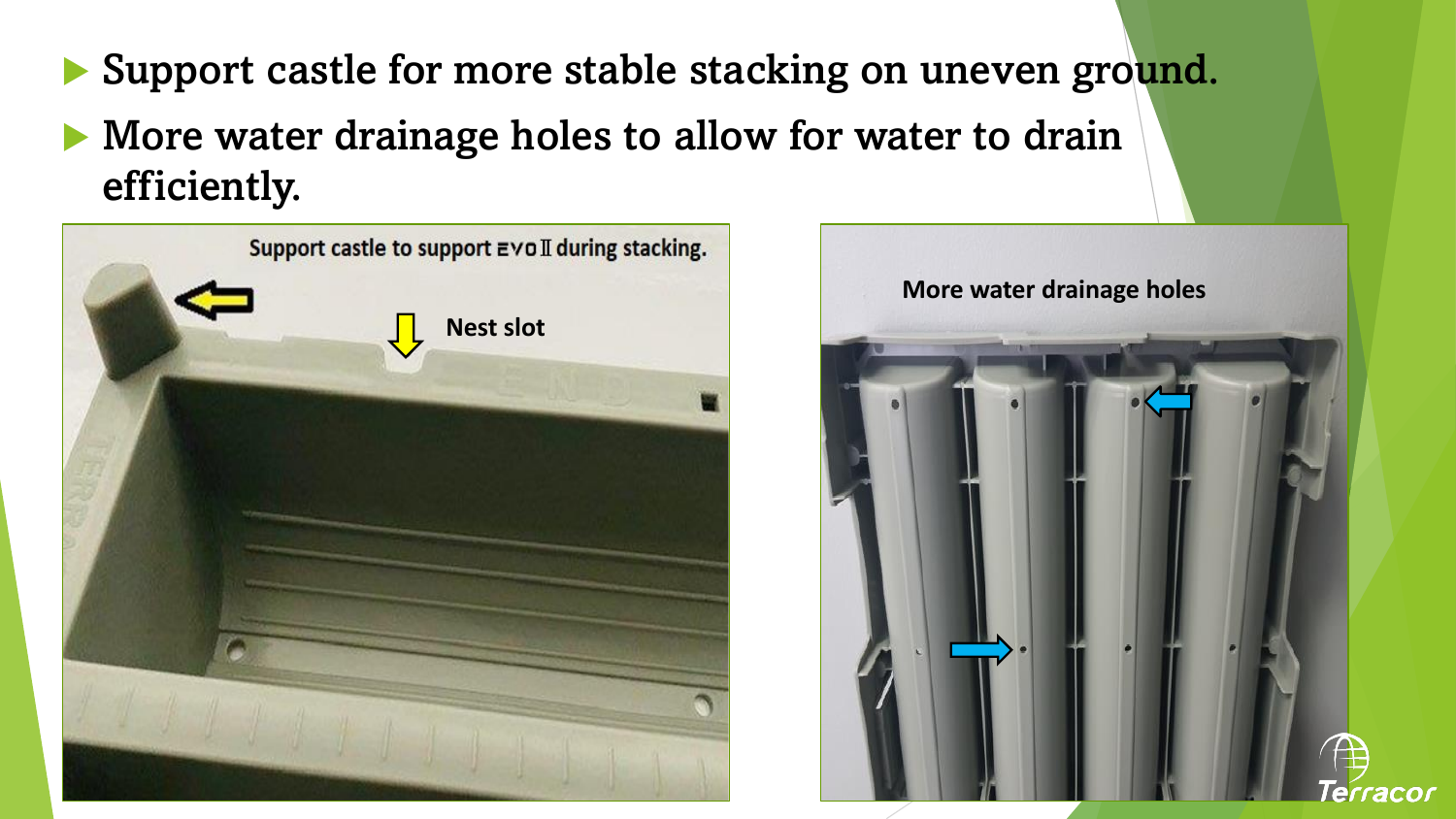- The  $EVOII$  has Longitudinal ribbing in each channel assists with movement of the core samples within the channel, as well as aiding water drainage.
- **Tapered end walls to allow for easy retrieval of core sample.**



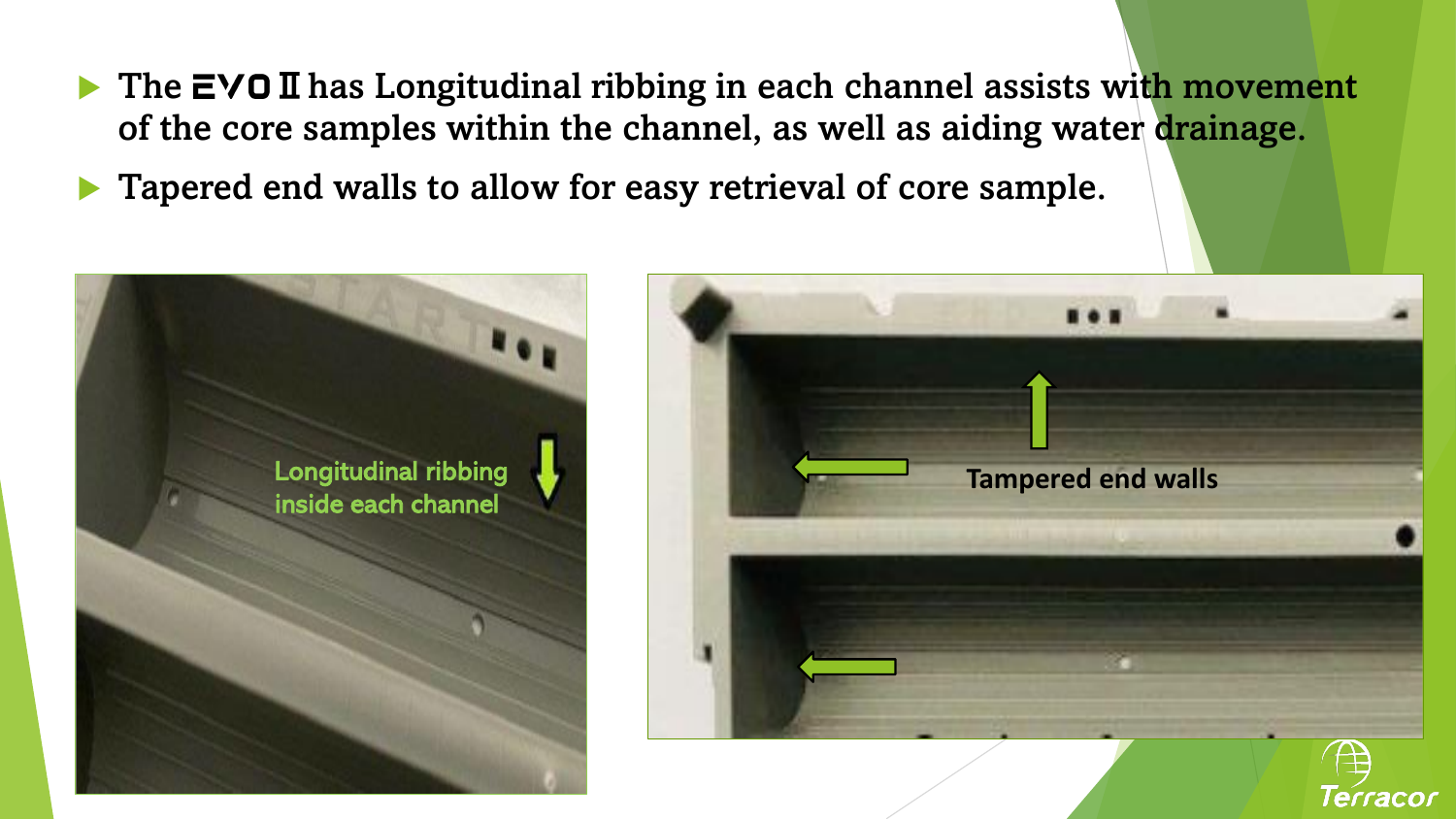#### **Clear Markings/ Tapered end walls**



- Clear START/END markings
- Universal core tray lid can be locked onto the  $EVO II$  with the use of zip ties.
- 10mm Measuring platform, for assisted measuring of core samples.
- Strapping grove, to strap down multiple trays for securing during transport



Terracor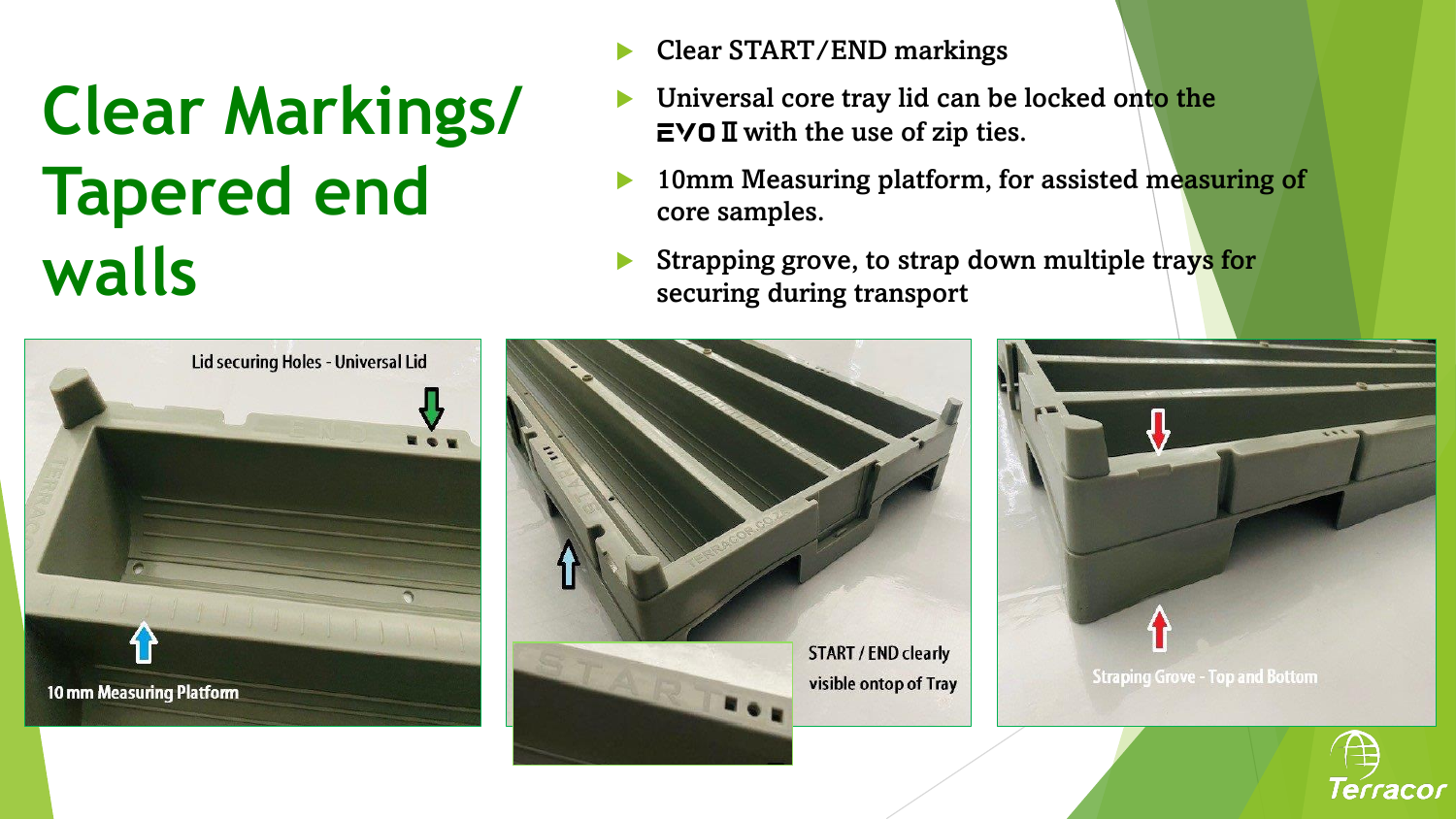**Keeping it Green For our Environment**

• 100% recyclable material.